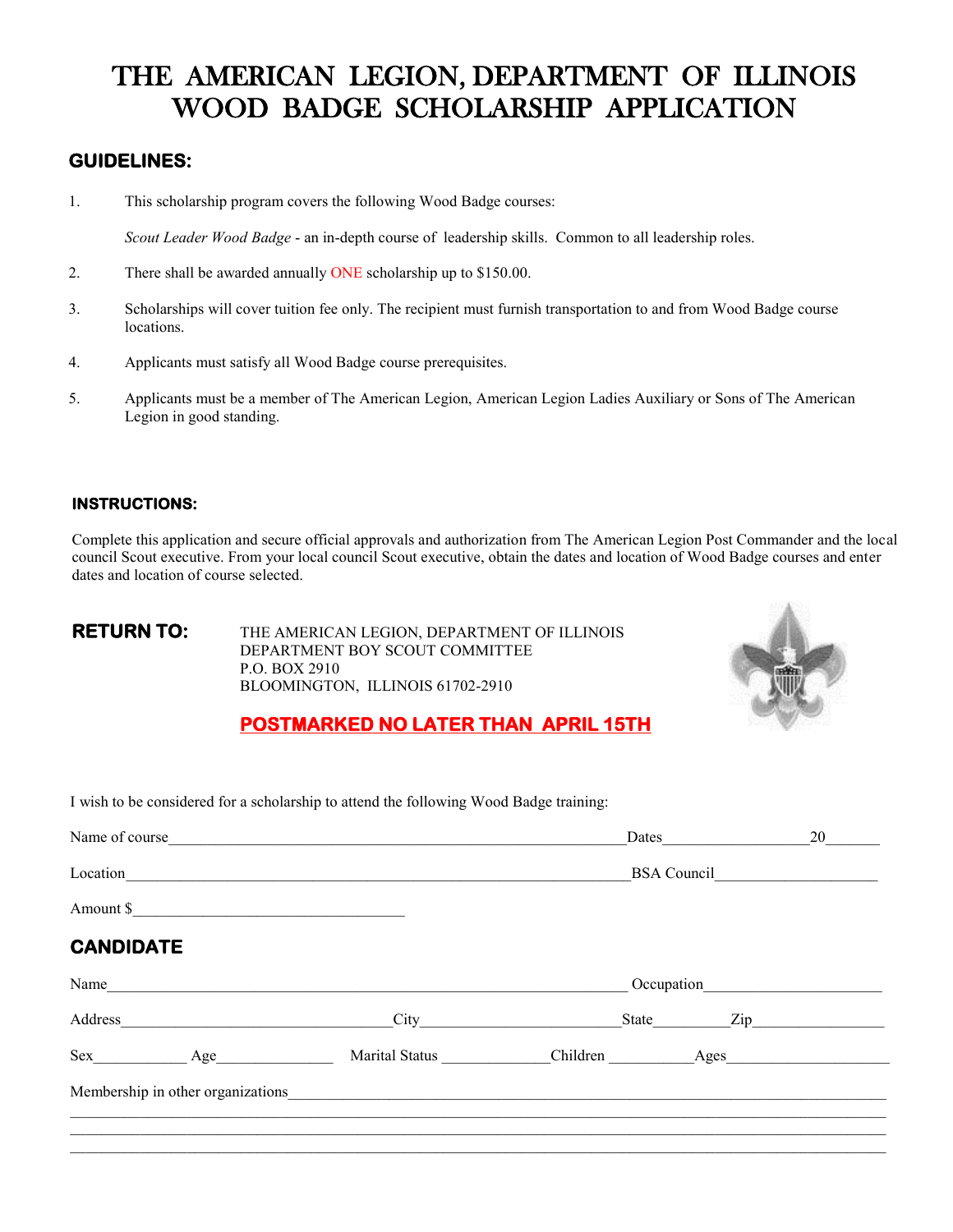## OTHER INFORMATION

| Legion Offices held_ <b>matter and</b>                                                                                                                                                                                                                                 |                           |                                                                                   |  |
|------------------------------------------------------------------------------------------------------------------------------------------------------------------------------------------------------------------------------------------------------------------------|---------------------------|-----------------------------------------------------------------------------------|--|
|                                                                                                                                                                                                                                                                        |                           |                                                                                   |  |
| SCOUTING BACKGROUND INFORMATION                                                                                                                                                                                                                                        |                           |                                                                                   |  |
|                                                                                                                                                                                                                                                                        |                           |                                                                                   |  |
|                                                                                                                                                                                                                                                                        |                           |                                                                                   |  |
|                                                                                                                                                                                                                                                                        |                           | ,我们也不能在这里的时候,我们也不能在这里的时候,我们也不能不能不能不能不能不能不能不能不能不能不能不能不能不能。""我们,我们也不能不能不能不能不能不能不能不  |  |
| Training experiences and awards received<br>Training experiences and awards received                                                                                                                                                                                   |                           | ,我们也不能在这里的人,我们也不能在这里的人,我们也不能在这里的人,我们也不能在这里的人,我们也不能在这里的人,我们也不能在这里的人,我们也不能在这里的人,我们也 |  |
| If awarded this Wood Badge scholarship, I will furnish my own transportation and participate in the Wood Badge experience indi-<br>cated on this application and further agree to aid my council with its leadership training program through instruction and coaching |                           |                                                                                   |  |
| of others upon my return from the Wood Badge course.                                                                                                                                                                                                                   |                           |                                                                                   |  |
| Signature of Applicant<br><u>Signature of Applicant</u>                                                                                                                                                                                                                |                           |                                                                                   |  |
|                                                                                                                                                                                                                                                                        |                           | FOR LOCAL COUNCIL USE ONLY<br>(MUST BE COMPETED AND SIGNED BY SCOUT EXECUTIVE)    |  |
| Statement by local council stating why this application should be considered for scholarship and that the applicant has satisfactorily<br>completed the prerequisites for the course selected.                                                                         |                           |                                                                                   |  |
| $\sim$                                                                                                                                                                                                                                                                 | oture of Coaut Exposition |                                                                                   |  |

| Council No. | Signature of Scout Executive |      |  |
|-------------|------------------------------|------|--|
| Address     |                              | Date |  |

**\*Legion members in good standing only can apply. (PLEASE MAKE SURE TO INCLUDE POST NUMBER)**